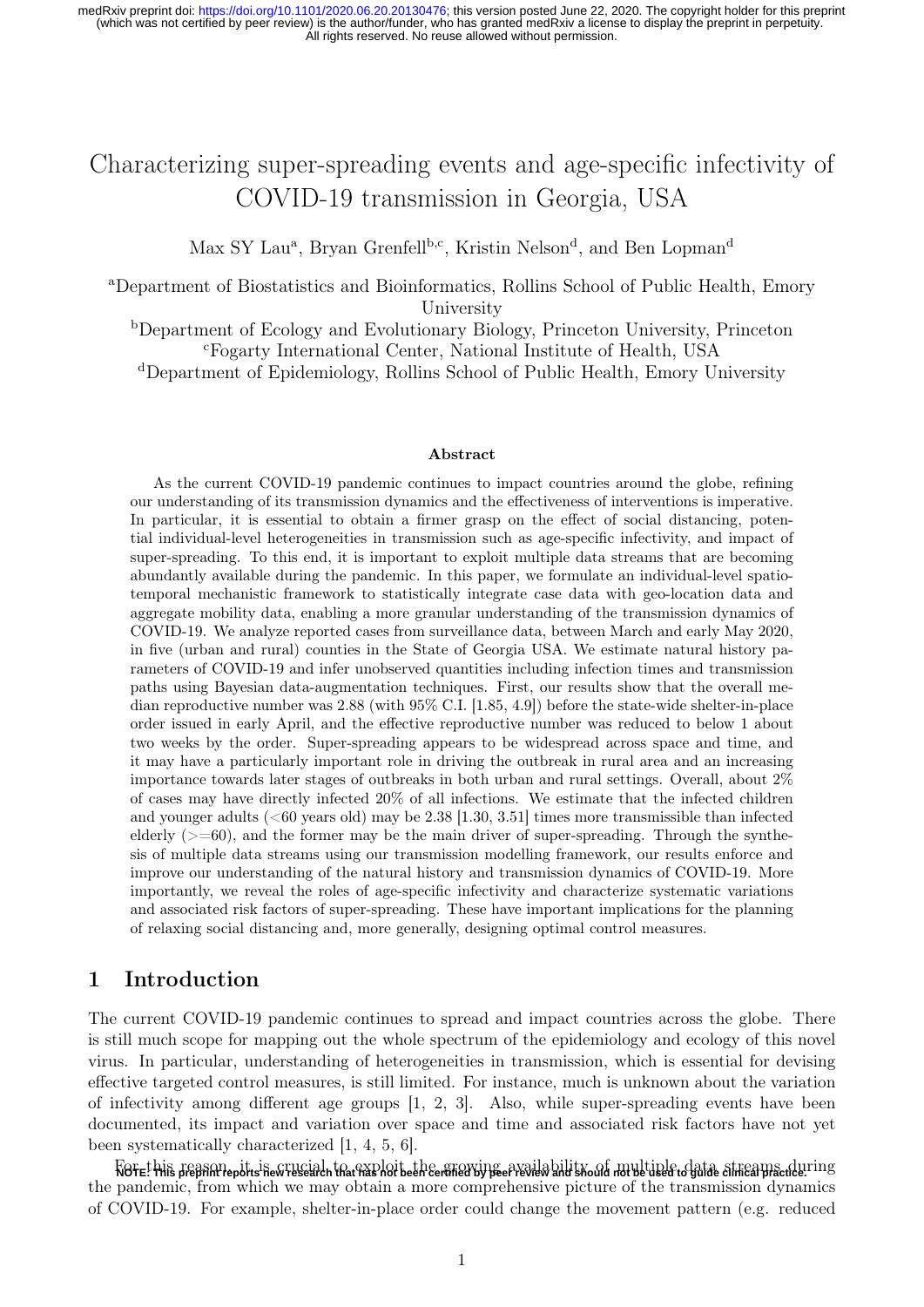distance of travel) of a population. Such a change needs to be taken into account as movement is a key factor that shapes transmission [7]. Failing to capture this change would also bias the estimates of key model parameters including intervention efficacy and transmissibility parameters that are correlated with movement [8, 9, 10]. De-identified mobility data from mobile phone users have been made available to state governments and research institutes through partnerships with private companies such as Facebook. Integration of such mobility data with surveillance data would allow us to account for the change in movement, and therefore more accurately infer the transmission dynamics [7, 8, 10, 11]. Geospatial location data and detailed spatial distribution of population are also important for capturing heterogeneous mixing in space [8, 9, 10]. A key step is to enable individual-level model inference that can properly synthesize these datastreams, which would go beyond most efforts so far that have focused on aggregated level dynamics [2, 11, 12].

In this paper, building on a previous framework we developed for modelling Ebola outbreaks in Western Africa [8, 9], we formulate an individual-level space-time stochastic model that describes the transmission of COVID-19 and captures the impact of state-wide social distancing measure in the state of Georgia, USA. Our model mechanistically integrates detailed individual-level surveillance data, geo-spatial location data and highly-resolved population density (grid-)data, and aggregate mobility data (see *Study Data*). We estimate model parameters and unobserved model quantities including infection times and transmission paths using Bayesian data-augmentation techniques in the framework of Markov Chain Monte Carlo (MCMC) (see Materials and Methods). Our individual-level modelling framework also allows us to compute population-level epidemiological parameter such as the basic reproductive number  $R_0$  and quantify the degree of super-spreading over space and time.

# 2 Study Data

We analyzed a rich set of COVID-19 surveillance data collected by the Georgia Department of Public Health, between March 1, 2020, and May 3, 2020, in five counties which had the largest numbers of cases. These counties include four counties Cobb, Dekalb, Fulton and Gwinnett in urban area, and one rural Dougherty county. This dataset contains demographic information of 9,559 symptomatic cases which include age, sex and race, and symptom onset times. It also contains geo-location of the residence of cases. Highly-resolved population-density data over  $100 \times 100$  meter grids are obtained from http://www.worldpop.org.uk., and are used to modulate the spatial spread of the virus (see Materials and Methods). Aggregate mobility data are used to characterize change of movement before and after the implementation of state-wide social distancing measure. Specifically, we used high-volume mobility data accessed through Facebook's Data for Good program [13]. These data represent Facebook users in Georgia who have location services enabled on their mobile device. These data provide information on the number of 'trips' (and trip distance) that occurred daily among users. A 'trip' is defined as a directional vector starting at the location where an individual spent most of their time during the previous 8-hour period and ending at the location where the same individual spent most of their time during the current 8-hour period.

# 3 Results

### Natural History Parameters and Effectiveness of Social Distancing

We estimate that the median value of  $R_0$  across five counties was overall between 2.88 with 95% C.I. [1.85, 4.9] before the intervention (i.e. shelter-in-place order). Dougherty county in the rural area had the largest prior-intervention  $R_0$  (4.82 [4.31, 4.91]) and time-varying effective reproductive number  $R_{eff}$  at the earlier stage in March 2020 (Figure 1). Our results suggest the shelter-in-place order was effective, and in all the counties the  $R_{eff}$  declined below 1 in about two to three weeks since the intervention. It is also worth noting that  $R_{eff}$  appears to begin decline one to two weeks before shelter-in-place order in urban areas and earlier in Dougherty. We also estimate that the incubation period (i.e. waiting time from infection to symptoms onset) has a median value 6.34 days [5.17, 7.22]. These estimates are largely consistent with the literature [14, 15].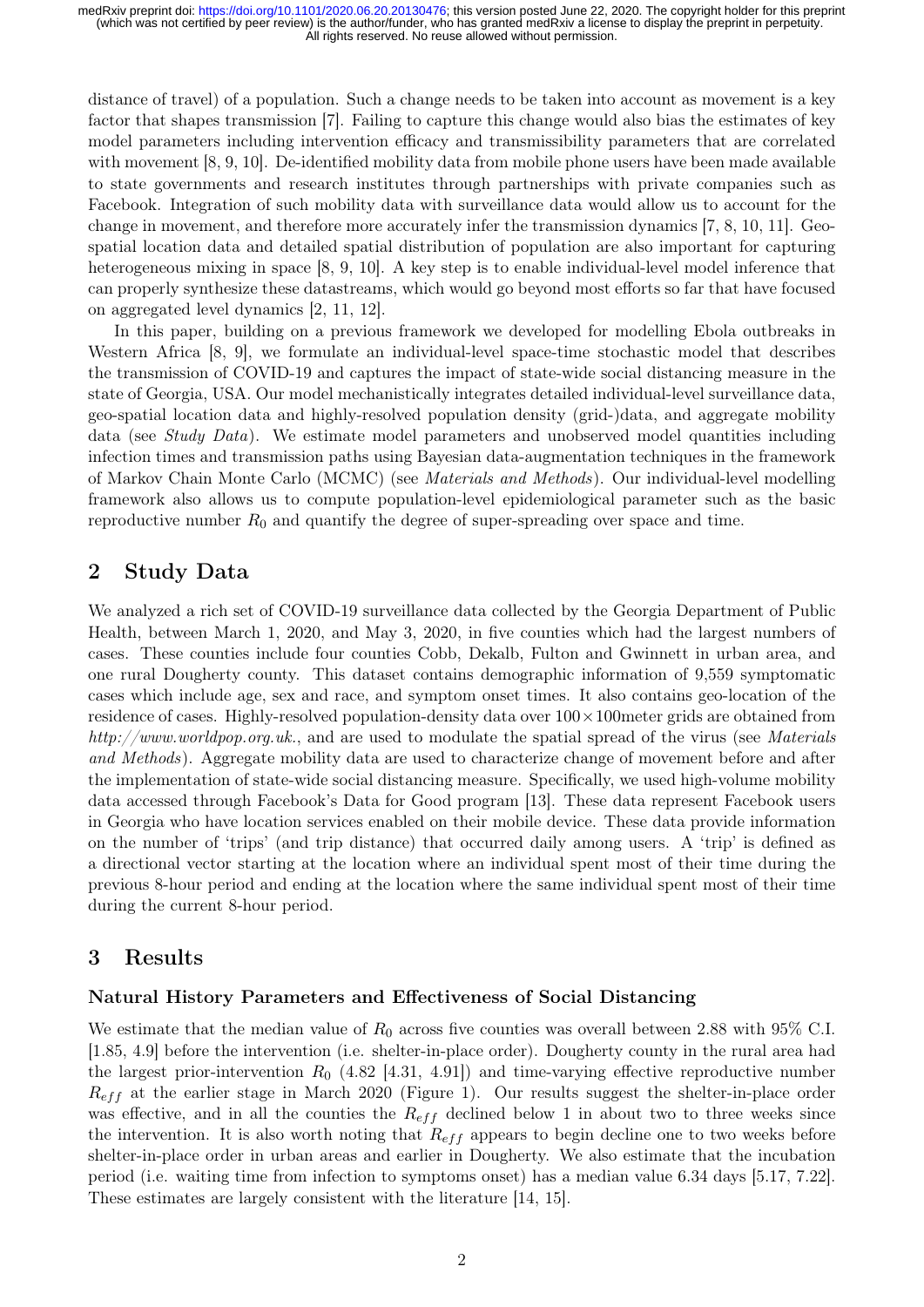

Figure 1: Posterior distribution of basic reproductive number  $R_0$  and the effective reproductive number  $R_{eff}$ , before and after the implementation of state-wide shelter-in-place order on April 3, 2020. Errorbars represent 95% credible interval.

#### Systematic Characterization of Super-spreading

Super-spreading refers a phenomenon where certain individuals disproportionately infect a large number of secondary cases relative to an "average" infectious individual (whose infectivity may be wellrepresented by  $R_0$ ). This phenomenon plays a key role in driving the spread of many pathogens including MERS and Ebola [8, 16]. A common measure of the degree of super-spreading is the dispersion parameter k, assuming that the distribution of the *offspring* (i.e. number of secondary cases generated) is negative binomial with variance  $\sigma^2 = \mu(1 + \mu/k)$  where  $\mu$  is the mean [16]. Generally speaking, a lower k corresponds to a higher degree of super-spreading; and  $k$  less than 1 implies substantial super-spreading. Our framework infers the transmission paths among all cases and therefore naturally generates the offspring distribution of each case (see *Materials and Methods*).

While super-spreading of COVID-19 has been observed [1, 4, 5, 6], systematic characterization of its impact and variation (e.g., over time and space) and associated risk factors is lacking. Our results (Figure 2a) suggest that super-spreading is a ubiquitous feature during different periods of the outbreak. Super-spreading may have a major impact for the rural area (Dougherty) during earlier periods – it has the lowest k in earlier periods among all counties  $(0.43 \mid 0.39, 0.47]$  and 0.38 [0.34, 0.43]). Dougherty county has a disproportionately large outbreak compared to other more populated counties – having about only  $\frac{1}{8}$  of the population of Cobb county (about 760,000), it has a comparable number of reported cases  $(1,628)$ . Such an anomaly may be a consequence of the significant superspreading and large (prior-intervention)  $R_0$  in Dougherty (Figure 1a). This is also consistent with the evidence of super-spreading events due to a funeral in the area [17]. The increasing significance of super-spreading over time also highlights the importance of maintaining social distancing measures that may curtail close contacts (e.g. gatherings with densely packed crowds). Overall, top 2% of cases (that generate highest number of offsprings) are responsible directly for about 20% of the total infections. Our results also show that the younger infectees (children and younger adults who are  $\leq 60$ ) tends to the main driver of super-spreading (Figure 2b), which is also consistent with our estimates of higher infectivity in this age group (see Age-specific Infectivity).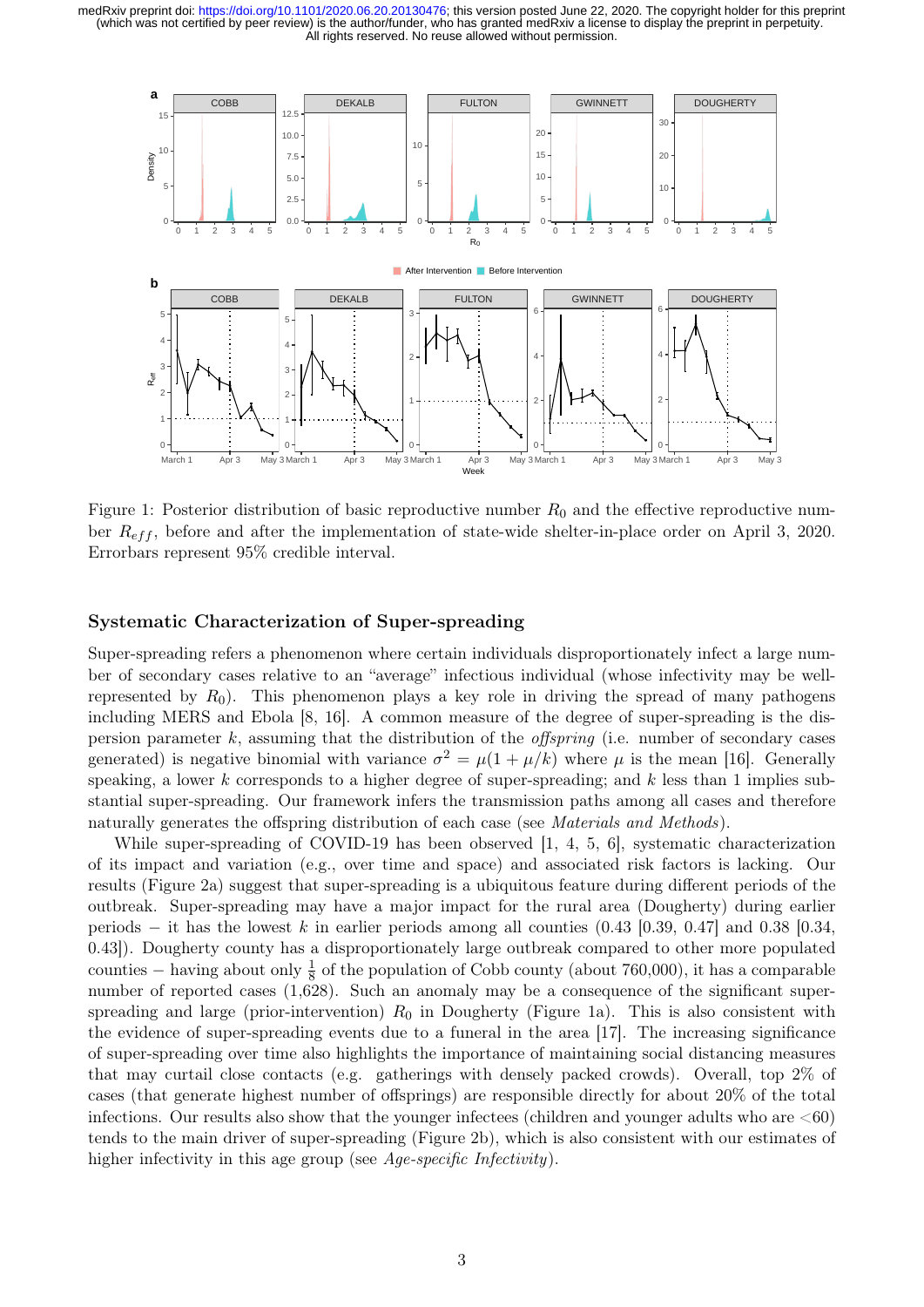medRxiv preprint doi: https://doi.org/10.1101/2020.06.20.20130476; this version posted June 22, 2020. The copyright holder for this preprint (which was not certified by peer review) is the author/funder, who has granted me All rights reserved. No reuse allowed without permission.



Figure 2: (a) Degree of super-spreading quantified by the dispersion parameter k (where  $k < 1$  indicates significant super-spreading) during different periods of the outbreak. Let  $T$  be the day of announcing shelter-in-place order: period 1 is time  $t < T$ , period 2 is  $[T, T+14)$  and finally period 3 is  $t > T + 14$ . Overall, about top 2% of cases (that have highest mean number of offsprings) directly infected 20% of the total infections. (b) Mean number of offsprings generated by cases in each age group. Red dots represent those case have mean offspring  $>=8$ . The younger age group ( $<60$ ) tends to have more cases that produce extreme number of offsprings, and also a larger average (blue lines) of the mean number of offsprings.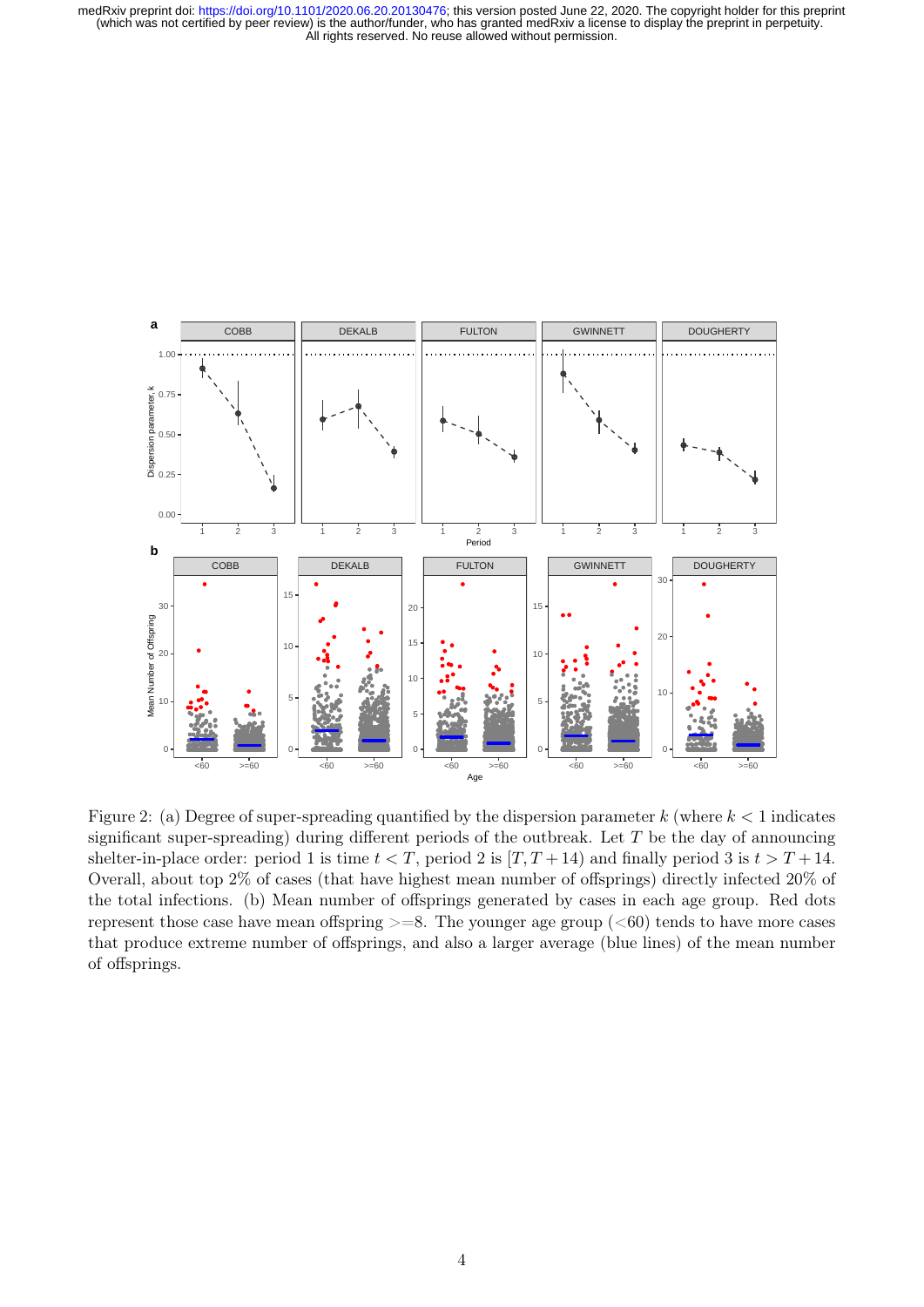

Figure 3: Infectivity of younger patients  $( $60$ ) relative to the older patients  $(>=0$ .$ 

#### 3.1 Age-specific Infectivity

A markedly low proportion of cases among the younger children population is observed in the current COVID-19 pandemic, indicating heterogeneity of susceptibility among different age groups [3, 18, 19]. Much is unknown about the variation of infectivity among different age groups [1, 2, 3]. Our results suggest that the younger patients (children and adults who are  $\langle 60 \rangle$  may be overall 2.38 [1.30, 3.51] times more transmissible than elderly patients  $(>=60)$ . Due to the very small number of reported cases in children (e.g.,  $\langle 15 \rangle$ , we do not consider a finer age stratification (see also *Discussion*). We also test the robustness of these results towards to under-reporting and take into account the discrepancy in the reporting rates of different age groups (see next section Sensitivity Analysis).

#### 3.2 Sensitivity Analysis: Effect of Under-reported Cases

Under-reporting is ubiquitous feature of epidemiological data, and is particularly so for COVID-19 due to, in particular, a substantial number of asymptomatic cases and the lack of testings at the earlier stages of the pandemic. In particular, older people may tend to be more susceptible and develop severe symptoms, and hence have a higher probability of being reported [3, 18, 19]. Such a discrepancy in reporting rates may potentially affect our estimation of age-specific infectivity. We explore the effect of such under-reporting on our results under these probable scenarios: younger case  $( $60$ )$  has a probability 0.1 of being reported in March before the intervention, and this probability increases to 0.2 in April; the reporting probabilities for an elderly case are 0.3 and 0.6 in March and April respectively. Details of how to include under-reported cases are given in Materials and Methods. Figure 4 shows that the younger age group remains to be more infectious than the older age group. The estimated impact of super-spreading also appears to be robust: estimated overall dispersion parameter  $k$  is 0.38 for Cobb county, 0.49 for Dekalb, 0.47 for Fulton, 0.42 for Gwinnett, and 0.32 for Dougherty.

### 4 Discussion

Transmission dynamics of infectious diseases are often non-linear and heterogeneous over space and time. It is important to exploit available data that are relevant to describing and estimating such complex processes. A key step is to enable individual-level model inference that is able to statistically synthesize these datastreams, beyond aggregate-level dynamics [2, 11, 12]. In this paper, we incorporated multiple valuable datastreams including formal surveillance data into our individual-level spatio-temporal transmission modelling framework, achieving a more granular mechanistic understanding of the dynamics and heterogeneities in the transmission of COVID-19.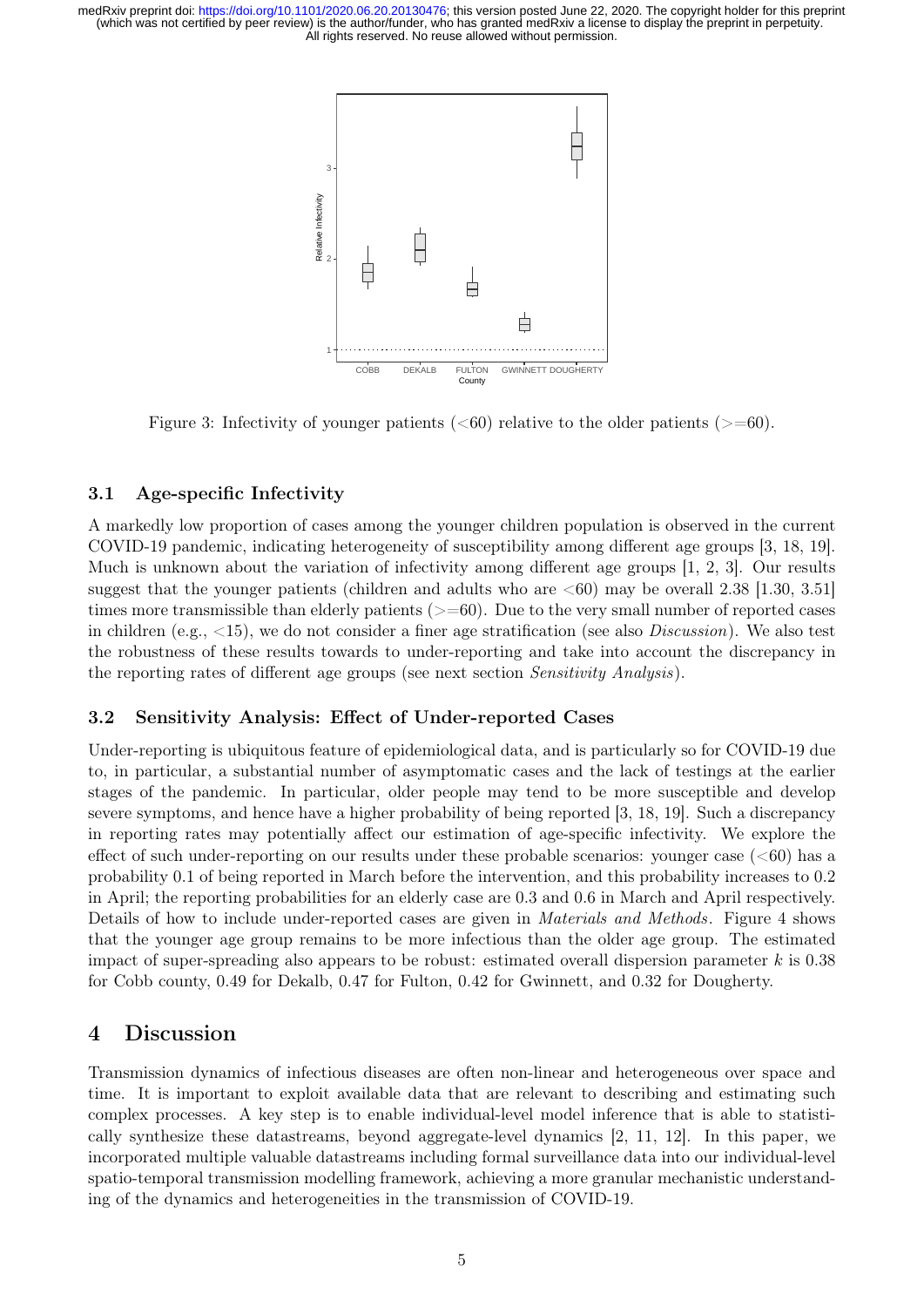

Figure 4: Infectivity of younger patients ( $<60$ ) relative to the older patients ( $>=60$ ), calibrated for under-reported cases.

Our results give similar estimates of important population-level epidemiological parameters such  $R_0$ found in the literature, and reinforce the conclusion from most studies that social distancing measures are effective. This paper also advances our understanding of individual-level heterogeneities in the transmission of COVID-19, which is crucial for informing optimal interventions. We show that superspreading is an important and ubiquitous feature throughout the pandemic, and it may have a pivotal role in driving the (large) outbreak in rural areas. The increasing significance of super-spreading over time also highlights the importance of maintaining social distancing measures that may curtail close contacts (e.g. gatherings with densely packed crowds). We also find that infected children and younger adults  $( $60$ )$  tend to be more transmissible and to promote super-spreading. Our results have important implications for designing more effective control measures − particularly, highlight the importance of more targeted interventions.

Our study has a number of limitations. First of all, due to the lack of widely available testings, the under-reporting rate was almost surely high during earlier phases of the pandemic. Also, severity of symptoms (and hence reporting rates) may vary among different age groups. We explore the robustness of our main results towards these possible under-reporting scenarios in the Sensitivity Analysis. Reassuringly, our main conclusions appears to be largely robust. Second, we only consider modelling age-specific infectivity in two age groups ( $<60$  and  $>=60$ ). The model would tend to be over-parameterized if we further break down the age groups that we have considered (e.g. by having a group for younger than 15), mainly due to imbalance of reported number of cases between age groups (particularly, markedly low reported numbers in very young population). Our current binning of age is still useful as the first group tends to be more socially active and is useful for informing the design of social distancing measures. Finally, although our analysis reveals the importance of age as a demographic risk factor of super-spreading, future work in linking them with biological factors (e.g., age-specific viral loads) may shed further light.

### 5 Materials and Methods

#### 5.1 Spatio-temporal Transmission Process Model

We formulate an age-specific spatio-temporal transmission modelling framework that allows us to infer the unobserved infection times and transmission tree among cases, integrating detailed individual-level surveillance data, geo-spatial location data and highly-resolved population density (grid-)data, and aggregate mobility data . Our framework represents an extension of the models we developed et al. [8, 9], which were validated generally and applied successfully to dissect the transmission dynamics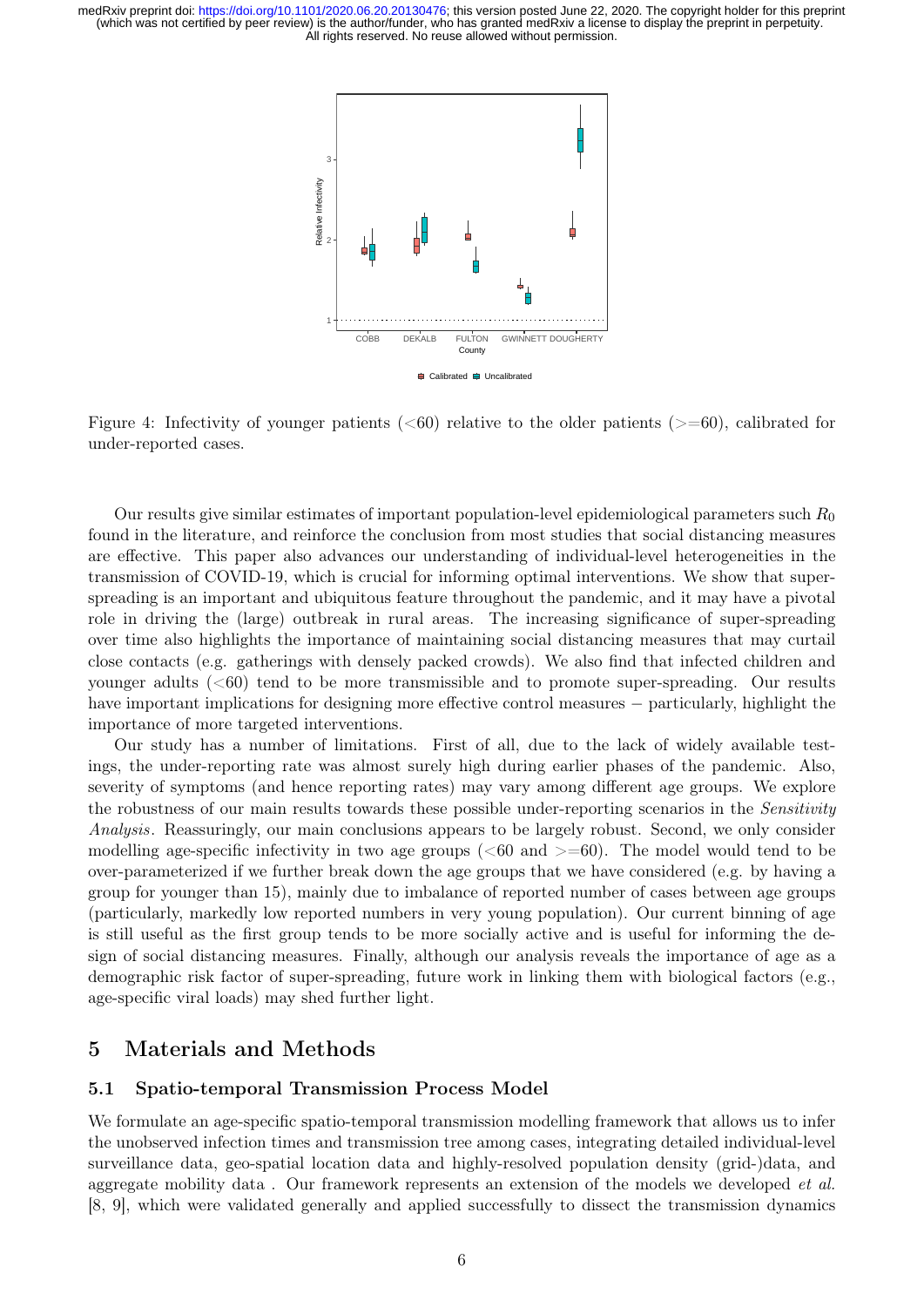of the Ebola outbreak in Western Africa between 2014-2016. This approach also allows us to infer explicitly the distribution of the *offspring* (i.e. number of secondary cases generated) of each case, hence informing the degree of super-spreading.

We estimate  $\Theta$  (i.e. the parameter vector) in the Bayesian framework by sampling it from the posterior distribution  $P(\Theta|\mathbf{z})$  where z are the data. Denoting the likelihood by  $L(\theta; \mathbf{z})$ , the posterior distribution of  $\Theta$  is  $P(\Theta|\mathbf{z}) \propto L(\Theta; \mathbf{z})\pi(\Theta)$ , where  $\pi(\Theta)$  is prior distribution for  $\Theta$ . Non-informative uniform priors for parameters in  $\Theta$  are used. Markov chain Monte Carlo (MCMC) techniques are used to obtain the posterior distribution. The unobserved infection times and transmission network and missing symptom onset dates are also imputed in the MCMC procedure.

#### 5.2 Sensitivity analysis: Effect of Under-reported Cases

The number of total under-reported cases  $m$  for a particular age group during a particular period is calculated as  $m = n/p - n$ , where n is the reported number of cases and p the probability of being reported. We consider these scenarios: a younger case  $( $60$ )$  has a probability 0.1 of being reported in March before the intervention, and this probability increases to 0.2 in April; the reporting probabilities for an elderly case are  $0.3$  and  $0.6$  in March and April respectively. The m cases are then assigned infection times and spatial locations according to the temporal and spatial distributions of observed cases in the time period, before merging with the observed data. The infection times and sources of infections of the  $m$  cases are also treated as unknown and and are inferred in the data-augmentation procedure. Our main focus is to test how the potential discrepancy in reporting rate between age groups may impact our estimation of age-specific infectivity.

# Acknowledgement

We thank Dr. Laura Edison and Michael Bryan from the Georgia Department of Public Health for their efforts in leading and coordinating the research partnership between GDPH and Emory University. We also would like to acknowledge Nishant Kishore and the COVID-19 Mobility Network for their support accessing and analyzing Facebook mobility data. We also thank Professor Gavin Gibson for his helpful discussion during the preparation of this manuscript. Finally, we thank Google-For-Education program (https://edu.google.com) for donating free cloud credits which are used for geocoding involved in the research.

# References

- [1] Qifang Bi, Yongsheng Wu, Shujiang Mei, Chenfei Ye, Xuan Zou, Zhen Zhang, Xiaojian Liu, Lan Wei, Shaun A. Truelove, Tong Zhang, Wei Gao, Cong Cheng, Xiujuan Tang, Xiaoliang Wu, Yu Wu, Binbin Sun, Suli Huang, Yu Sun, Juncen Zhang, Ting Ma, Justin Lessler, and Tiejian Feng. Epidemiology and transmission of COVID-19 in 391 cases and 1286 of their close contacts in Shenzhen, China: a retrospective cohort study. The Lancet Infectious Diseases, 0(0), April 2020. Publisher: Elsevier.
- [2] Kiesha Prem, Yang Liu, Timothy W Russell, Adam J Kucharski, Rosalind M Eggo, Nicholas Davies, Stefan Flasche, Samuel Clifford, Carl A B Pearson, James D Munday, Sam Abbott, Hamish Gibbs, Alicia Rosello, Billy J Quilty, Thibaut Jombart, Fiona Sun, Charlie Diamond, Amy Gimma, Kevin van Zandvoort, Sebastian Funk, Christopher I Jarvis, W John Edmunds, Nikos I Bosse, Joel Hellewell, Mark Jit, and Petra Klepac. The effect of control strategies to reduce social mixing on outcomes of the COVID-19 epidemic in Wuhan, China: a modelling study. The Lancet Public Health, 5(5):e261–e270, May 2020.
- [3] Nicholas G Davies, Petra Klepac, Yang Liu, Kiesha Prem, Mark Jit, CMMID COVID-19 working group, and Rosalind M Eggo. Age-dependent effects in the transmission and control of COVID-19 epidemics. preprint, Epidemiology, March 2020.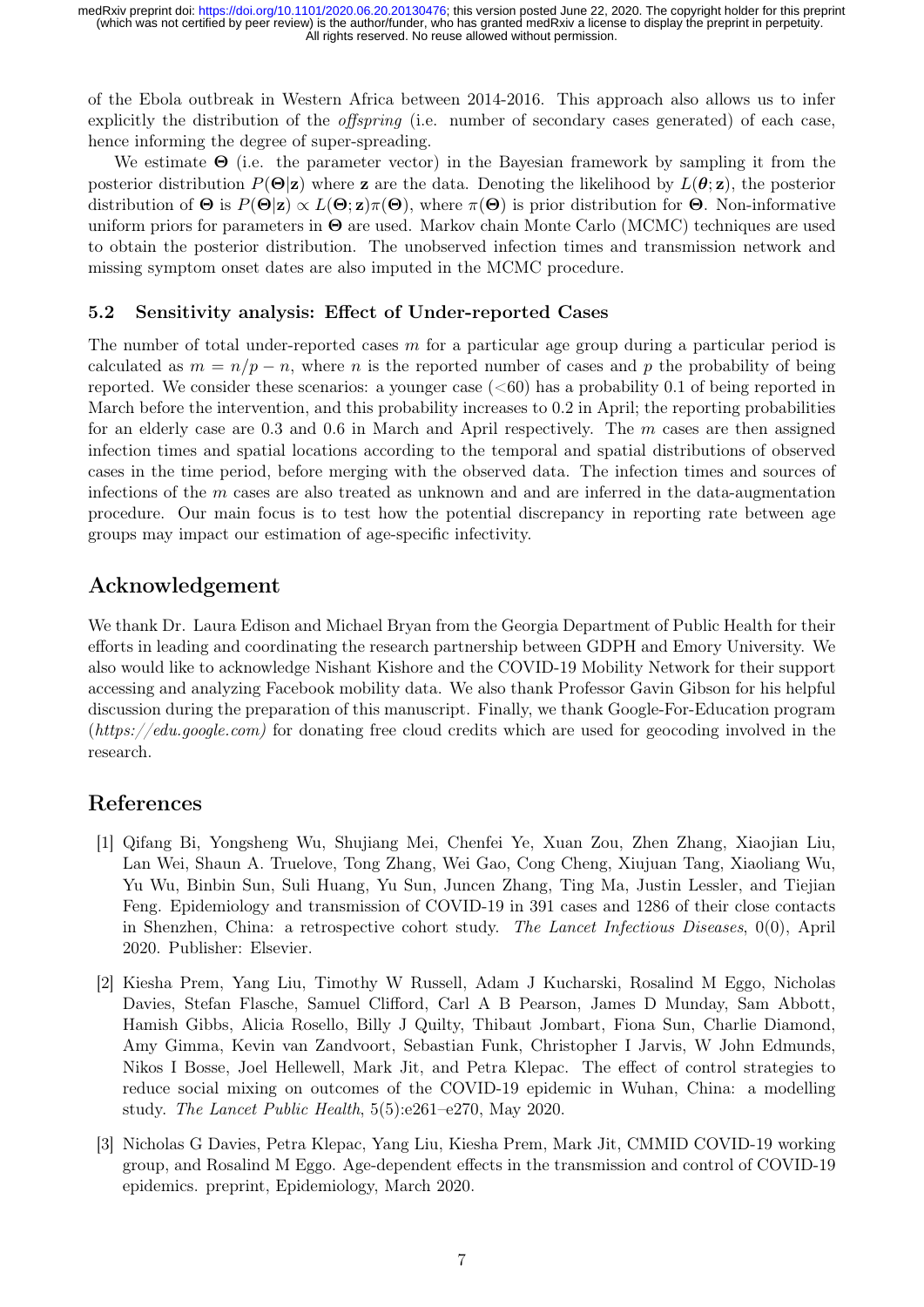- [4] Shin Young Park, Young-Man Kim, Seonju Yi, Sangeun Lee, Baeg-Ju Na, Chang Bo Kim, Jung-il Kim, Hea Sook Kim, Young Bok Kim, Yoojin Park, In Sil Huh, Hye Kyung Kim, Hyung Jun Yoon, Hanaram Jang, Kyungnam Kim, Yeonhwa Chang, Inhye Kim, Hyeyoung Lee, Jin Gwack, Seong Sun Kim, Miyoung Kim, Sanghui Kweon, Young June Choe, Ok Park, Young Joon Park, and Eun Kyeong Jeong. Early Release - Coronavirus Disease Outbreak in Call Center, South Korea - Volume 26, Number 8—August 2020 - Emerging Infectious Diseases journal - CDC. 2020.
- [5] Akira Endo, Centre for the Mathematical Modelling of Infectious Diseases COVID-19 Working Group, Sam Abbott, Adam J. Kucharski, and Sebastian Funk. Estimating the overdispersion in COVID-19 transmission using outbreak sizes outside China. Wellcome Open Research, 5(67):67, April 2020.
- [6] Dillon Adam, Peng Wu, Jessica Wong, Eric Lau, Tim Tsang, Simon Cauchemez, Gabriel Leung, and Benjamin Cowling. Clustering and superspreading potential of severe acute respiratory syndrome coronavirus 2 (SARS-CoV-2) infections in Hong Kong. preprint, In Review, May 2020.
- [7] Caroline O. Buckee, Satchit Balsari, Jennifer Chan, Mercè Crosas, Francesca Dominici, Urs Gasser, Yonatan H. Grad, Bryan Grenfell, M. Elizabeth Halloran, Moritz U. G. Kraemer, Marc Lipsitch, C. Jessica E. Metcalf, Lauren Ancel Meyers, T. Alex Perkins, Mauricio Santillana, Samuel V. Scarpino, Cecile Viboud, Amy Wesolowski, and Andrew Schroeder. Aggregated mobility data could help fight COVID-19. Science (New York, N.Y.), 368(6487):145–146, 2020.
- [8] Max S. Y. Lau, Benjamin Douglas Dalziel, Sebastian Funk, Amanda McClelland, Amanda Tiffany, Steven Riley, C. Jessica E. Metcalf, and Bryan T. Grenfell. Spatial and temporal dynamics of superspreading events in the 2014–2015 West Africa Ebola epidemic. *Proceedings of the National* Academy of Sciences, 114(9):2337–2342, February 2017. Publisher: National Academy of Sciences Section: Biological Sciences.
- [9] Max S. Y. Lau, Gavin J. Gibson, Hola Adrakey, Amanda McClelland, Steven Riley, Jon Zelner, George Streftaris, Sebastian Funk, Jessica Metcalf, Benjamin D. Dalziel, and Bryan T. Grenfell. A mechanistic spatio-temporal framework for modelling individual-to-individual transmission—With an application to the 2014-2015 West Africa Ebola outbreak. PLOS Computational Biology, 13(10):e1005798, October 2017. Publisher: Public Library of Science.
- [10] Max S. Y. Lau, Alexander D. Becker, Hannah M. Korevaar, Quentin Caudron, Darren J. Shaw, C. Jessica E. Metcalf, Ottar N. Bjørnstad, and Bryan T. Grenfell. A competing-risks model explains hierarchical spatial coupling of measles epidemics en route to national elimination. Nature Ecology & Evolution, pages 1–6, April 2020. Publisher: Nature Publishing Group.
- [11] Moritz U. G. Kraemer, Chia-Hung Yang, Bernardo Gutierrez, Chieh-Hsi Wu, Brennan Klein, David M. Pigott, Open COVID-19 Data Working Group†, Louis du Plessis, Nuno R. Faria, Ruoran Li, William P. Hanage, John S. Brownstein, Maylis Layan, Alessandro Vespignani, Huaiyu Tian, Christopher Dye, Oliver G. Pybus, and Samuel V. Scarpino. The effect of human mobility and control measures on the COVID-19 epidemic in China. Science, 368(6490):493–497, May 2020. Publisher: American Association for the Advancement of Science Section: Research Article.
- [12] Ruiyun Li, Sen Pei, Bin Chen, Yimeng Song, Tao Zhang, Wan Yang, and Jeffrey Shaman. Substantial undocumented infection facilitates the rapid dissemination of novel coronavirus (SARS-CoV2). Science, March 2020. Publisher: American Association for the Advancement of Science Section: Research Article.
- [13] Paige Maas. Facebook Disaster Maps: Aggregate Insights for Crisis Response & Recovery. In Proceedings of the 25th ACM SIGKDD International Conference on Knowledge Discovery & Data Mining, pages 3173–3173, Anchorage AK USA, July 2019. ACM.
- [14] Stephen A. Lauer, Kyra H. Grantz, Qifang Bi, Forrest K. Jones, Qulu Zheng, Hannah R. Meredith, Andrew S. Azman, Nicholas G. Reich, and Justin Lessler. The Incubation Period of Coronavirus